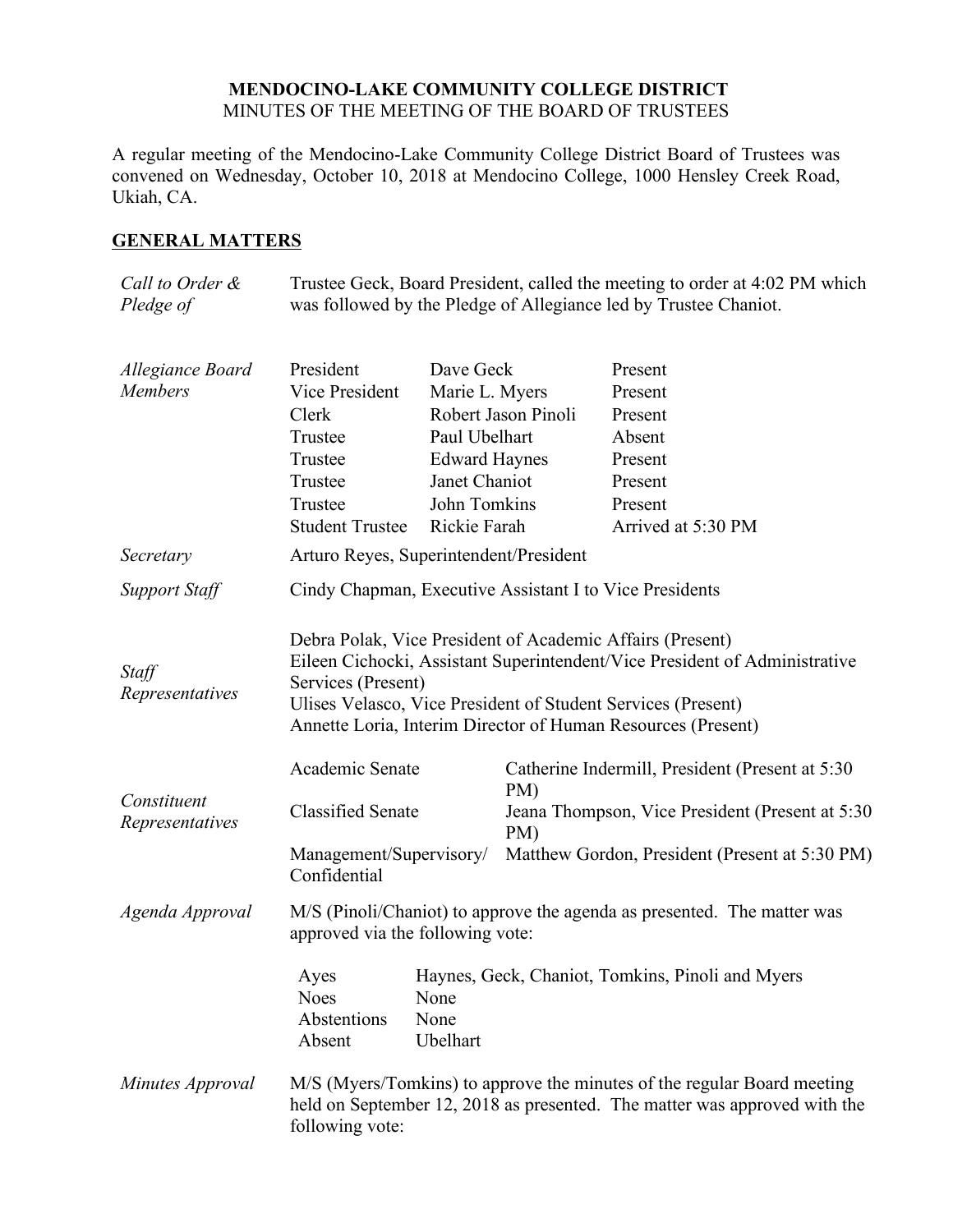| Haynes, Geck, Chaniot, Tomkins, Pinoli and Myers |
|--------------------------------------------------|
| None                                             |
| None                                             |
| <b>Ubelhart</b>                                  |
|                                                  |

There were no comments made by the public at this time.

*Public Comments on Closed Session Items*

### **CLOSED SESSION**

The Board adjourned to Closed Session at 4:05 PM with Board President Geck stating items 2.1, 2.2, and 2.3 will be discussed in closed session.

#### **OPEN SESSION**

The Board returned to open session at 5:39 PM with Board President Geck apologizing for open session starting a few minutes late.

In closed session, the Board of Trustees by a vote of 5 (Haynes, Myers, Pinoli, Tomkins and Geck) to 1 (Chaniot) rejected a settlement agreement with an employee.

- *Public Comments* Don Burgess introduced himself as a Board of Trustee candidate for Area 2 and addressed the board regarding the recent climate survey.
	- Erin Schon-Brunner, Adjunct Dance faculty along with one of the dance students spoke about upcoming dance and theatre productions at the college. The "Reflections" dance performance is November 15-17 and the theatre production of "Museum" opens next week.
	- Toni Fort read a prepared statement as the President of the Classified Union.
	- Mac Lojowsky addressed the Board to formally thank them and the college for its support to he and his family on the one-year anniversary of the October 2017 fires. He added it was an incredible blessing to be a part of this community.

### **PRESIDENT AND ADMINISTRATION REPORT**

A written report was presented by Superintendent/President Reyes.

Trustee Haynes posed questions about the FYI program and the students the program serves which were addressed by Superintendent/President Reyes.

### **CONSENT AGENDA**

M/S (Myers/Tomkins) Board of Trustees does hereby approve the Consent Agenda as presented. The consent agenda was approved with the following vote:

| Ayes             | Haynes, Geck, Tomkins, Pinoli, Chaniot and Myers |
|------------------|--------------------------------------------------|
| <b>Noes</b>      | None                                             |
| Abstentions None |                                                  |
| Absent           | Ubelhart                                         |

*Report of Action Taken in Closed Session*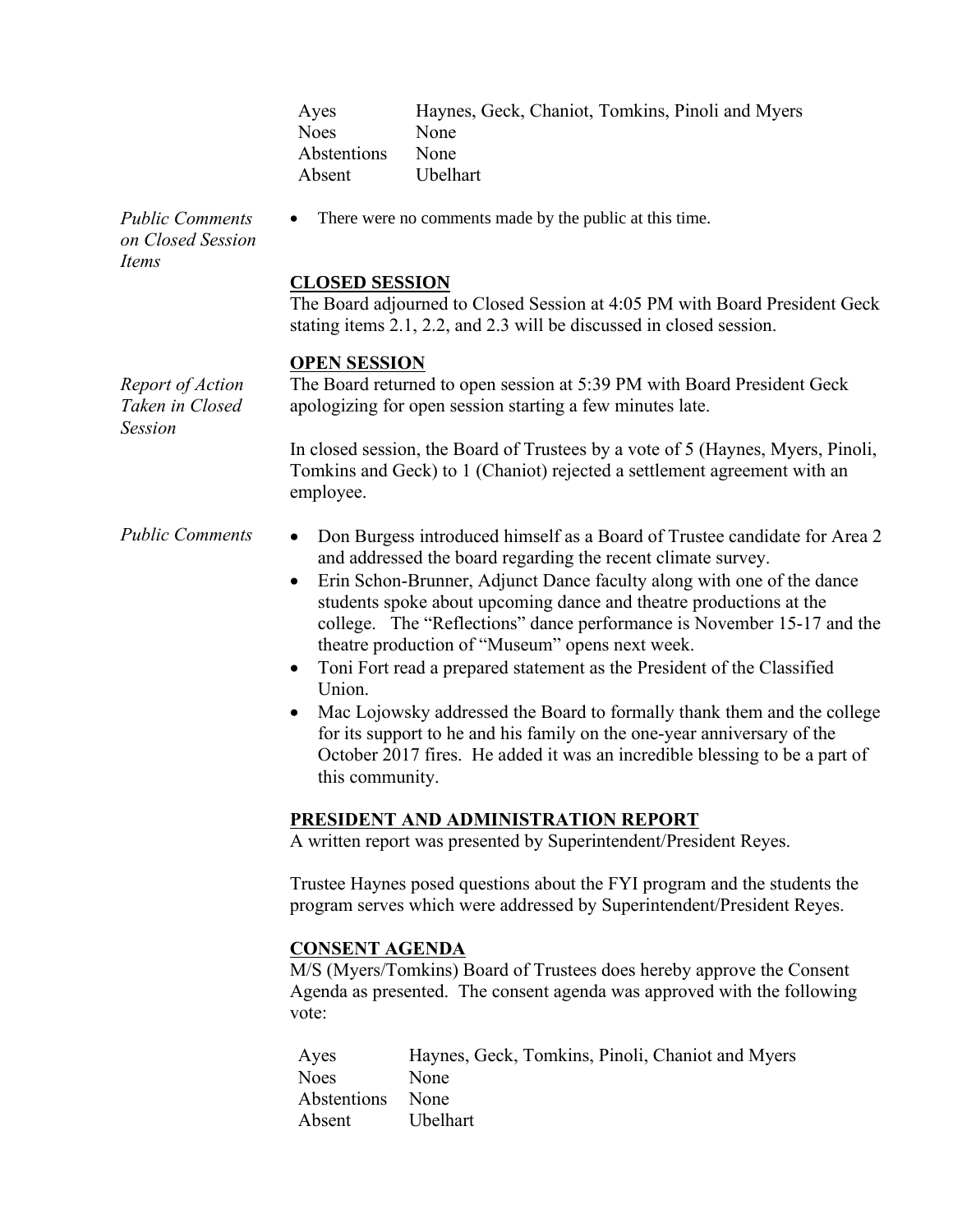Items with an asterisk \* were approved by one motion as the Consent Agenda.

# **Personnel**

| $Employment -$<br>Short-Term<br><b>Employees</b>                                                                                                                    | *RESOLVED, That the Mendocino-Lake Community College District Board of<br>Trustees does hereby ratify the employment of the short-term employees as<br>submitted and presented at the meeting pending receipt of all necessary<br>employment eligibility requirements.                                                                  |
|---------------------------------------------------------------------------------------------------------------------------------------------------------------------|-----------------------------------------------------------------------------------------------------------------------------------------------------------------------------------------------------------------------------------------------------------------------------------------------------------------------------------------|
| $Employment - Part-$<br>Time Faculty                                                                                                                                | *RESOLVED, That the Mendocino-Lake Community College District Board of<br>Trustees does hereby approve employment of the Part-Time Faculty for the Fall<br>2018 semester as submitted and presented at the meeting pending receipt of all<br>necessary employment eligibility requirements.                                             |
| <b>Volunteers</b>                                                                                                                                                   | *RESOLVED, That the Mendocino-Lake Community College District Board of<br>Trustees does hereby approve the list of volunteers as submitted and presented<br>at the meeting.                                                                                                                                                             |
| $Employment -$<br>Classified                                                                                                                                        | *RESOLVED, That the Mendocino-Lake Community College District Board of<br>Trustees does hereby employ Jennifer Justice, Alternate Media/Assistive<br>Technology Technician and Jennifer Woo, Coast Center Assistant effective<br>November 1, 2018 as presented pending receipt of all necessary employment<br>eligibility requirements. |
| <i>Interim</i><br>Management<br>Contract                                                                                                                            | *RESOLVED, That the Mendocino-Lake Community College District Board of<br>Trustees does hereby approve the interim management contract for Janet<br>Daugherty, Interim Learning Center Coordinator as presented.                                                                                                                        |
| Educational<br>Administrator<br>Contract                                                                                                                            | *RESOLVED, That the Mendocino-Lake Community College District Board of<br>Trustees does hereby approve the educational administrator contract for Ulises<br>Velasco as presented.                                                                                                                                                       |
| <b>Equal Employment</b><br><b>Opportunity (EEO)</b><br><b>Fund and Multiple</b><br>Method Allocation<br><b>Model Certification</b><br>Form Fiscal Year<br>2017-2018 | *RESOLVED, That the Mendocino-Lake Community College District Board of<br>Trustees does hereby approve the certification of the Equal Employment<br>Opportunity Fund Multiple Method Allocation Certification Form, Fiscal Year<br>2017/2018 as presented.                                                                              |
| Fiscal Report as of<br>August 31, 2018                                                                                                                              | <b>Other Items</b><br>*RESOLVED, That the Mendocino-Lake Community College District Board of<br>Trustees does hereby accept the fiscal report as of August 31, 2018 as<br>presented.                                                                                                                                                    |
| Donations                                                                                                                                                           | *RESOLVED, That the Mendocino-Lake Community College District Board of<br>Trustees does hereby accept the donated items from Jim Lohr, Ukiah<br>Construction, Amanda Weygand Velasco and Dan Rogina, Rogina Water<br>Company as presented.                                                                                              |
| Academic Calendar                                                                                                                                                   | *RESOLVED, That the Mendocino-Lake Community College District Board of                                                                                                                                                                                                                                                                  |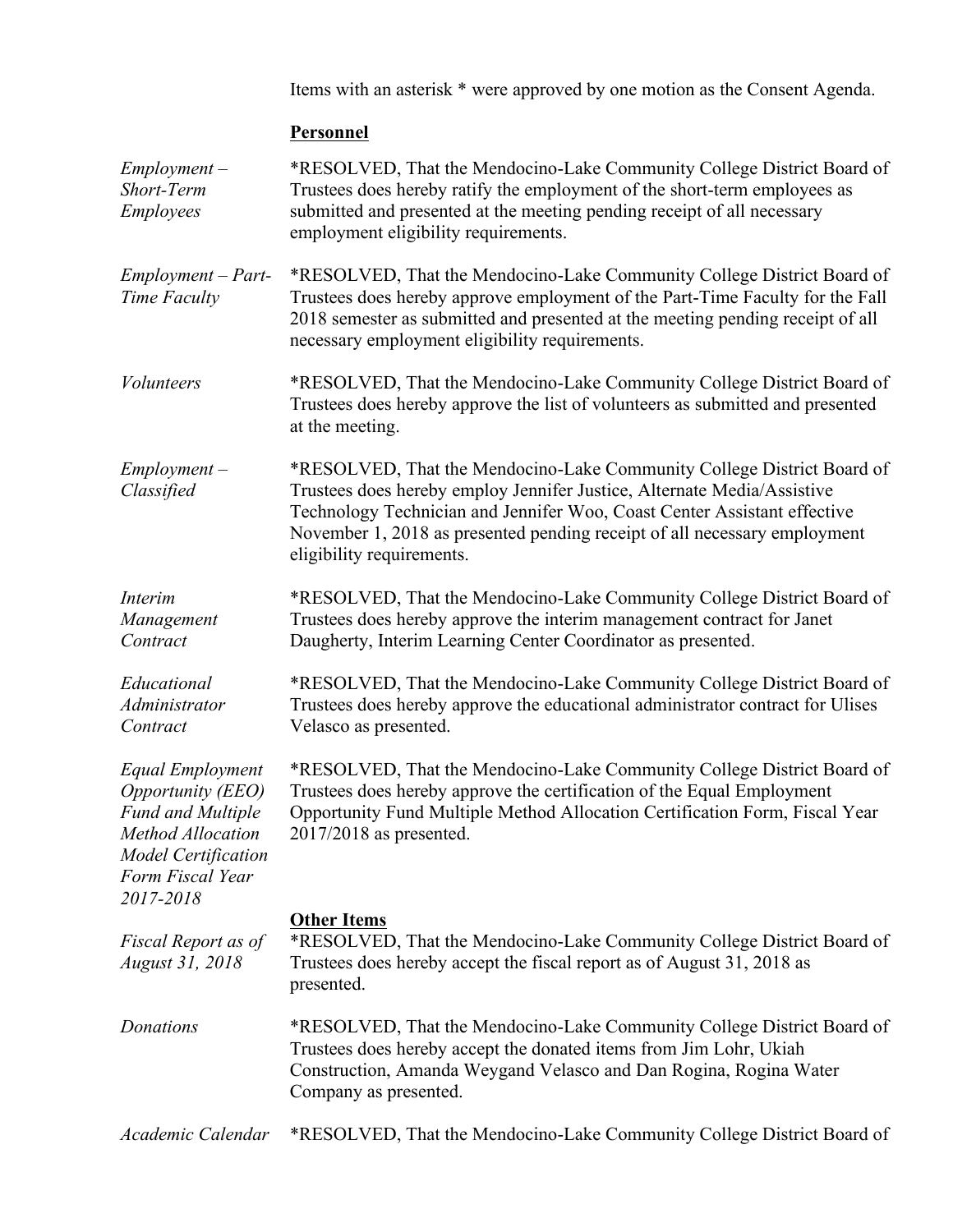| 2019-2020                                                                                                                                                       | Trustees does hereby adopt the 2019-2020 Academic Calendar as presented.                                                                                                                                                                                        |                                                                                                                                                                                                                                           |  |  |
|-----------------------------------------------------------------------------------------------------------------------------------------------------------------|-----------------------------------------------------------------------------------------------------------------------------------------------------------------------------------------------------------------------------------------------------------------|-------------------------------------------------------------------------------------------------------------------------------------------------------------------------------------------------------------------------------------------|--|--|
| Contracts and<br>$A$ greements $-$<br>Quarterly<br>Ratification                                                                                                 | <b>ACTION ITEMS</b><br>following action:                                                                                                                                                                                                                        | After reviewing the information presented and discussion, the board took the<br>M/S (Pinoli/Tomkins) that the Mendocino-Lake Community College District<br>Board of Trustees does hereby ratify the contracts and agreements as presented |  |  |
|                                                                                                                                                                 | with the following vote:<br>Ayes<br><b>Noes</b><br>Abstentions<br>Absent                                                                                                                                                                                        | Haynes, Geck, Tomkins, Chaniot, Pinoli and Myers<br>None<br>None<br>Ubelhart                                                                                                                                                              |  |  |
| <b>Vice President</b><br>Salary Schedule                                                                                                                        | After reviewing the information presented and discussion, the board took the<br>following action:                                                                                                                                                               |                                                                                                                                                                                                                                           |  |  |
|                                                                                                                                                                 | M/S (Tomkins/ Pinoli) that the Mendocino-Lake Community College District<br>Board of Trustees does hereby approve the salary schedule for the Vice<br>President, Academic Affairs and Vice President, Student Services as presented<br>with the following vote: |                                                                                                                                                                                                                                           |  |  |
|                                                                                                                                                                 | Ayes<br><b>Noes</b><br>Abstentions<br>Absent                                                                                                                                                                                                                    | Geck<br>Haynes, Tomkins, Chaniot, Pinoli and Myers<br>None<br>Ubelhart                                                                                                                                                                    |  |  |
|                                                                                                                                                                 |                                                                                                                                                                                                                                                                 | Based on the votes cast, the motion failed but the item may be brought back in<br>the future with more information.                                                                                                                       |  |  |
| Mendocino College<br>Resolution in<br>Support of<br>California<br>Community College<br>Undocumented<br>Student Week of<br>Action - Resolution<br>$10 - 18 - 01$ | After reviewing the information presented and discussion, the board took the<br>following action:                                                                                                                                                               |                                                                                                                                                                                                                                           |  |  |
|                                                                                                                                                                 | M/S (Chaniot/Myers) that the Mendocino-Lake Community College District<br>Board of Trustees does hereby adopt resolution 10-18-01 in support of<br>California Community College Undocumented Student Week of Action as<br>presented with the following vote:    |                                                                                                                                                                                                                                           |  |  |
|                                                                                                                                                                 | Ayes<br><b>Noes</b><br>Abstentions<br>Absent                                                                                                                                                                                                                    | Geck, Chaniot, Pinoli and Myers<br>Haynes and Tomkins<br>None<br>Ubelhart                                                                                                                                                                 |  |  |
| <b>Board Policy</b><br>Additions and<br>Revisions – Second                                                                                                      | After reviewing the information presented and discussion, the board took the<br>following action:                                                                                                                                                               |                                                                                                                                                                                                                                           |  |  |
| Reading                                                                                                                                                         | M/S (Myers/Pinoli) that the Mendocino-Lake Community College District                                                                                                                                                                                           |                                                                                                                                                                                                                                           |  |  |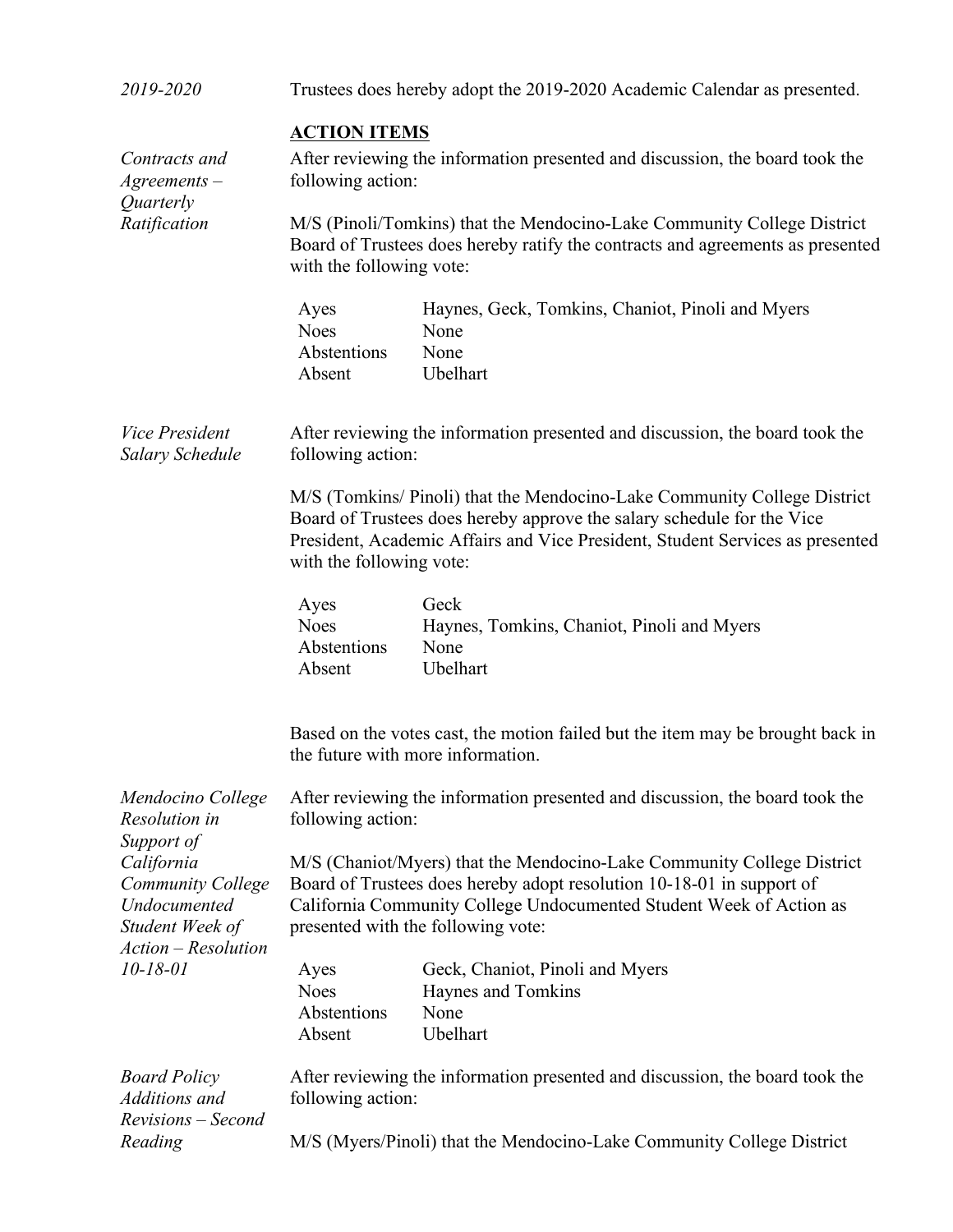Board of Trustees does hereby adopt Board Policy 4220 and Board Policy 6505 as presented with the following vote:

| Ayes        | Haynes, Geck, Tomkins, Chaniot, Pinoli and Myers |
|-------------|--------------------------------------------------|
| <b>Noes</b> | None                                             |
| Abstentions | <b>None</b>                                      |
| Absent      | Ubelhart                                         |

*Big Picture – International Student Program*

Vice President Velasco and the Director of Admissions and Records Simpson-Logg presented information on the International Student Program.

Trustee Haynes asked if they take a placement test before they attend the college. Director Simpson-Logg reviews their transcripts to see if she can place them. If she cannot place them, they currently take placement tests, however, this will change with the implementation of AB705. ESL instructor Sarah Walsh has been helping us to determine if student will be successful.

President Reyes added the college recently had a productive meeting with the representatives from the Dharma Realm Buddhist University to brainstorm how we can join forces to develop a pipeline of international students thus capitalizing on parents sending students to a safer region than that of a larger city. We look forward to more conversations regarding these potential students.

# **INFORMATIONAL REPORTS**

*Mendocino College Foundation, Inc.* There was no informational report shared by the Executive Director of the Mendocino College Foundation. *Friends of the Mendocino College Coastal Field Station and Natural Sciences affiliate*  A written report was submitted by Steve Cardimona. He added at the meeting that the group finished a roof last weekend and have only one more to do at which time all of the residential buildings will be done. President Reyes thanked Mr. Cardimona for coming to the meetings to keep the Board updated. *Constituents Group Reports Academic Senate* A written report was submitted by Academic Senate President Catherine Indermill. She stated she had nothing to add.

# *Classified Senate*

A written report was submitted by Classified Senate President Tony Novelli who stated he had nothing to add.

# *Management/Supervisory/Confidential*

A written report was submitted by Management/Supervisory/Confidential President Matthew Gordon who stated he had nothing to add.

# *Associated Students of Mendocino College*

Student Trustee Farah spoke about the club and game day held yesterday on campus. She added activities such as these motivates students to get involved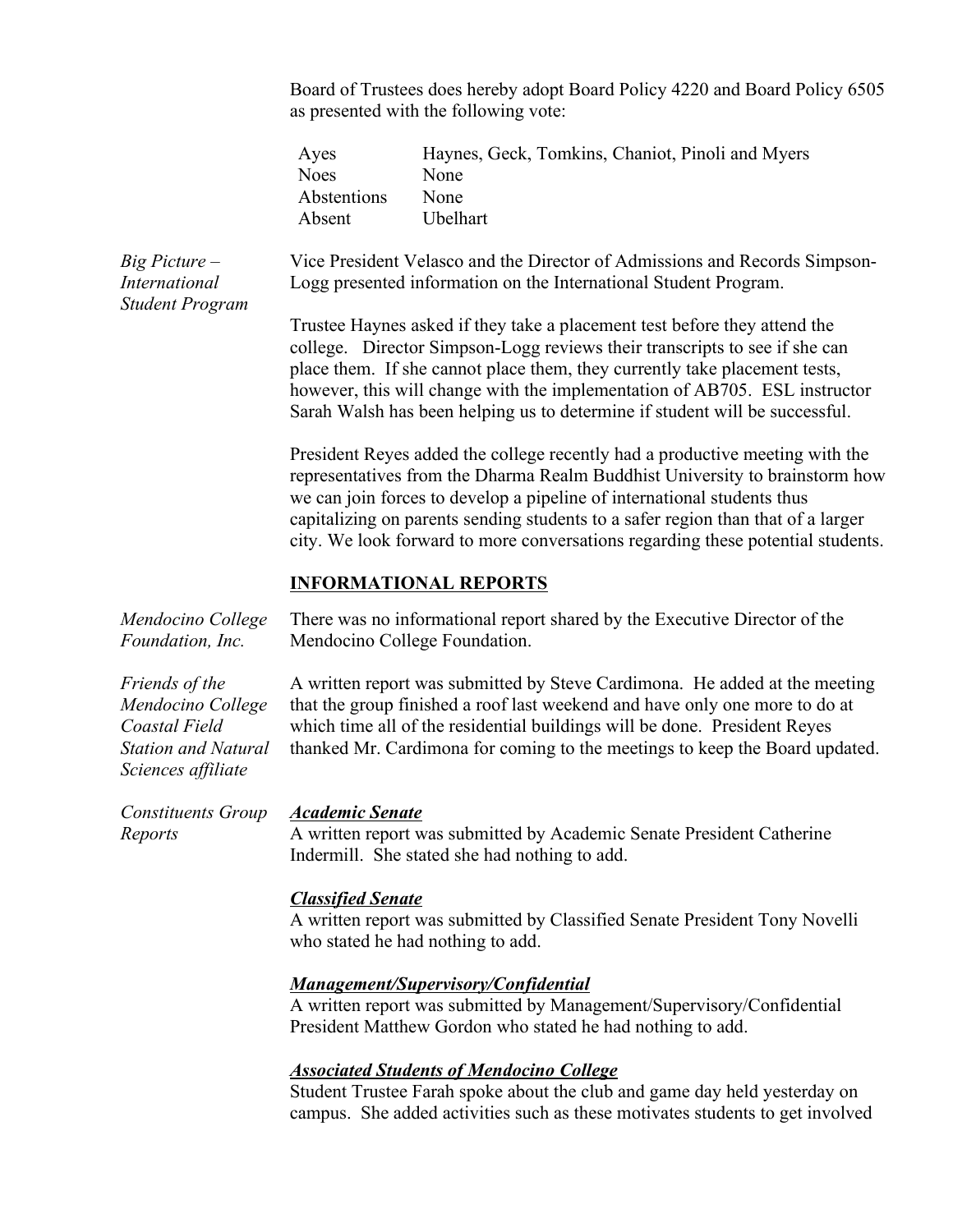|                                      | in campus events. She also stated the group raised \$168 selling cookies which |  |  |  |
|--------------------------------------|--------------------------------------------------------------------------------|--|--|--|
| will go toward student scholarships. |                                                                                |  |  |  |

*Student Housing* An update on the current status of student housing was provided by Superintendent/President Reyes. He stated members of the consulting group came to the college and walked the campus to look at potential building sites. There was also a discussion that took place regarding the mix of dorms vs. apartments with bedrooms and a kitchen. A highly successful project leans toward dorm style as they generate the most revenue and are the least expensive to build. There may also be a few apartments included in the project to be used for transitional housing for faculty and staff.

> Superintendent/President Reyes then addressed the board regarding the funding options for the project:

- 1) Loan with rental to pay loan which would need to pay for itself
- 2) A developer would come in and build and run the facility and lease the land from college
- 3) Bond passage

We should have another update for the Board by the November meeting. Superintendent/President Reyes is in favor of a two phase implementation. We need to be sure it pays for itself. Bottom line is we will need to house around 175 students in order to pay for itself which is essential for the District.

*Campus Climate and Student Engagement Update* Superintendent/President Reyes provided an update on the work to be completed as a result of the campus climate and student engagement surveys. Superintendent/President Reyes has been in discussions with Ruffalo Noel Levitz about continuing to work with the consultant Dave Trites to take the information from the survey and move forward to make sure we do some assessment, improvement plans, etc. The consultant has proposed five visits at \$12,000, which we were able to get discounted to \$6,500 per visit. Superintendent/President Reyes then asked the board direction about committing to the five visits which would total \$33,000 inclusive of travel. Consultant Trites identified four or five areas he called "opportunities" which are areas to work on. He would meet with the various groups to develop the improvement plans. Trustees Pinoli and Myers feel it's a good idea, and Tomkins feels it would be money well spent. Geck thinks facilitating a plan and action steps are important. The general consensus of the board is to move forward with the additional visits. Trustee Haynes felt we should wait a month until the election has taken place and the new board members are in place. Trustee Pinoli and Myers support it moving forward sooner rather than later, and not waiting until January. Trustee Pinoli stated creating further delay looks bad.

# **TRUSTEE COMMUNICATION**

*Trustee Reports* Trustees commented orally on their recent college-related activities.